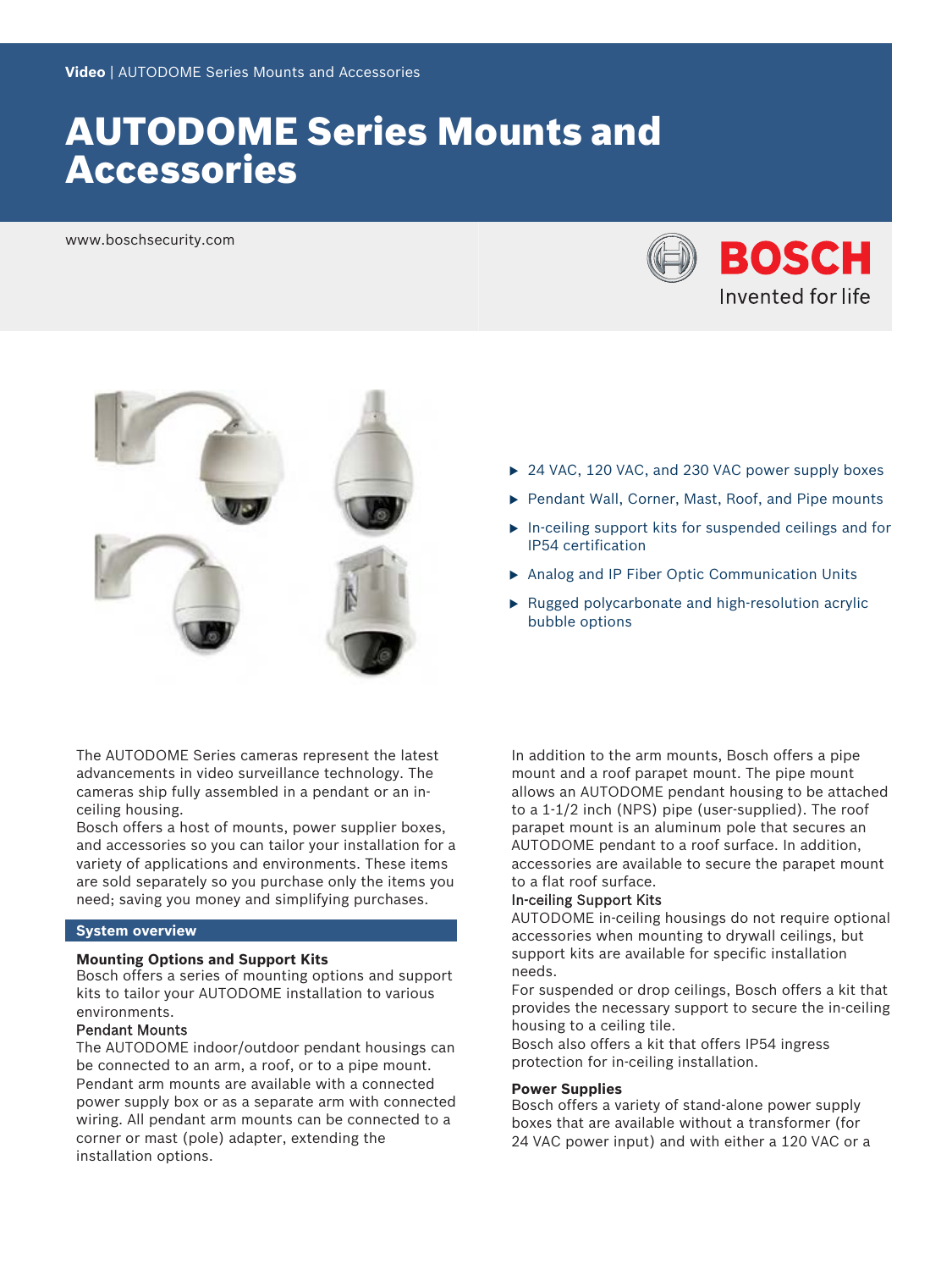230 VAC transformer. Each power supply box offers 100 W output and the power supply box enclosures are NEMA-rated.

Also available are a trim skirt to improve the aesthetics of the power supply box and a replacement power supply box cover.

#### **Fiber Optic Kits**

The VGA-FIBER-AN (multimode) is an analog, fiber optic conversion kit for use with 100 and 600 Series AUTODOMEs. This module is a video transmitter/data receiver modules designed to be mounted directly into an AUTODOME power supply box.

The VG4-SFPSCKT is a unique media converter module for use with 700 and 800 Series AUTODOMEs. This media converter is designed to accept a wide-range of 10/100 Mbps Small Form-factor Pluggable (SFP) modules for use with Multimode or Singlemode optical fiber with LC or SC connectors. The media converter module along with the SFP module is user-installed directly into the AUTODOME's power supply box to provide an integrated fiber optic solution.

#### **Bubbles**

Bosch offers a range of bubbles for in-ceiling and pendant housings.

AUTODOME impact-resistant rugged polycarbonate bubbles protect your camera from vandalism. Designed to meet stringent strength standards without compromising optical clarity, rugged bubbles can withstand impacts equivalent to a 10 pound (4.5 kilograms) weight dropped from a height of 10 feet (3 meters).

AUTODOME low-impact, high-resolution acrylic bubbles offer enhanced image clarity.

Both the rugged polycarbonate and the high-resolution acrylic bubbles are available in clear or tinted versions. The clear bubble offers maximum sensitivity by allowing as much light through as possible. The tinted bubbles offer covertness by making it difficult to see the direction the camera is looking from the outside.

#### **Cold Weather Accessory**

The optional VG4-SHTR-XT extreme temperature kit allows an AUTODOME 600 outdoor pendant to operate in temperatures down to -60°C (-76°F), ensuring reliable operation in even the harshest environments.

# **Installation/configuration notes**

AUTODOME Series cameras are available as fullyassembled pendant or in-ceiling units. These units are packaged without mounting hardware or accessories so that you can choose only the parts needed for your application and environment.

#### **Pendant Mounts**

Pendant housings must be mounted to an arm or to a pipe using one of the options below. Various mounting accessories are also available to extend these mounting options to a host of applications.

| VG4-A-PAO      | Arm mount with power supply box, no<br>transformer      |
|----------------|---------------------------------------------------------|
| $VG4-A-PA1$    | Arm mount with power supply box, 120 VAC<br>transformer |
| VG4-A-PA2      | Arm mount with power supply box, 230 VAC<br>transformer |
| VGA-PFND-ARM   | Arm mount with wiring, no power supply box              |
| VG4-A-9543     | Pipe mount for a $1-1/2$ inch (NPS) pipe                |
| VG4-A-9230     | Roof mount with parapet and VG4-A-9543 pipe<br>mount    |
| VGA-ROOF-MOUNT | Roof mount with parapet only                            |

### Pendant Mount Accessories

| <b>Accessory</b>            | <b>Description</b>           | For Use With                                          |
|-----------------------------|------------------------------|-------------------------------------------------------|
| VGA-PFND-<br><b>WPI ATF</b> | Mounting plate               | VGA-PFND-ARM                                          |
| VG4-A-9541                  | Mast (Pole) mount<br>adapter | VG4-A-PAO<br>VG4-A-PA1<br>VG4-A-PA2<br>VGA-PFND-ARM   |
| VG4-A-9542                  | Corner mount adapter         | VG4-A-PAO<br>VG4-A-PA1<br>$VG4-A-PA2$<br>VGA-PFND-ARM |
| LTC 9230/01                 | Flat roof mount adapter      | VG4-A-9230<br>VGA-ROOF-MOUNT                          |

#### **In-ceiling Support Kits**

In-ceiling housings can be mounted to a drywall ceiling out of the box, but Bosch offers various kits to attach an in-ceiling housing to a suspended or to a drop ceiling. Kits are also available to add IP54 environmental protection to these housings.

| Support Kit | <b>Description</b>                                                     | For Use With                                                                                                                                                            |
|-------------|------------------------------------------------------------------------|-------------------------------------------------------------------------------------------------------------------------------------------------------------------------|
| VGA-IC-SP   | Bracket for suspended or drop<br>ceilings<br>(AUTODOME 100/600 Series) | VG5-161-<br>CT <sub>0</sub><br>VG5-162-<br>CT <sub>0</sub><br>VG5-163-<br>CT <sub>0</sub><br>VG5-164-<br>CT <sub>0</sub><br>VG5-613-<br>CCS<br>$VG5-613-$<br><b>CTS</b> |
| VJR-A3-SP   | Bracket for suspended or drop<br>ceilings<br>(AUTODOME 700/800 Series) | VG5-723-<br>CCE <sub>2</sub><br>VG5-713-<br>CCE <sub>2</sub><br>VG5-825-<br><b>CCEV</b>                                                                                 |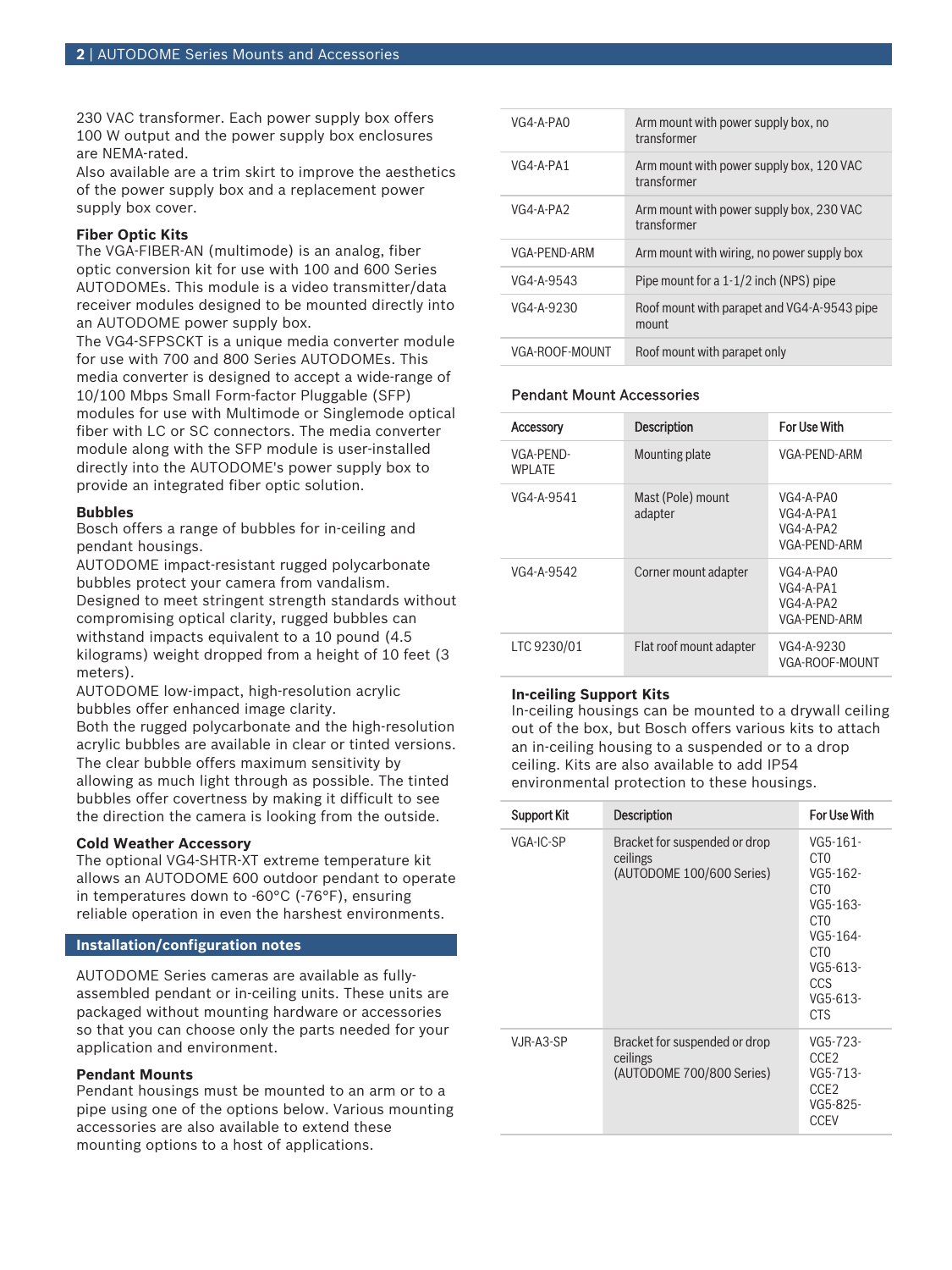| VGA-IP54K-IC       | Gasket kit for IP54 certification<br>(AUTODOME 100/600 Series) | VG5-161-<br>CT0<br>VG5-162-<br>CT0<br>VG5-163-<br>C <sub>T</sub> O<br>VG5-164-<br>CTO<br>VG5-613-<br>CCS<br>$VG5-613-$<br><b>CTS</b> |
|--------------------|----------------------------------------------------------------|--------------------------------------------------------------------------------------------------------------------------------------|
| VGA-IP54K-<br>IC78 | Gasket kit for IP54 certification<br>(AUTODOME 700/800 Series) | VG5-723-<br>CCE <sub>2</sub><br>VG5-713-<br>CCE <sub>2</sub><br>VG5-825-<br><b>CCEV</b>                                              |

# **Power Supply Boxes**

Bosch offers power supply boxes for all mounting options and power supply accessories to enhance the aesthetics of the boxes.

| <b>Power Supply</b> | <b>Description</b>                     | <b>For Use With</b>        |
|---------------------|----------------------------------------|----------------------------|
| VG4-A-PSU0          | No transformer (24 VAC input),<br>100W | VGA-PFND-ARM<br>VG4-A-9543 |
| VG4-A-PSU1          | 120 VAC transformer, 100 W             | VG4-A-9230<br>VGA-ROOF-    |
| VG4-A-PSU2          | 230 VAC transformer, 100 W             | <b>MOUNT</b>               |

# Power Supply Box Accessories

| <b>Accessory</b> | <b>Description</b>                | For Use With             |
|------------------|-----------------------------------|--------------------------|
| VG4-A-TSKIRT     | Trim skirt                        | VG4-A-PSU0               |
| VGA-SBOX-COVER   | Replacement power supply<br>cover | VG4-A-PSU1<br>VG4-A-PSU2 |

#### **Fiber Optic Kits**

The fiber optic kits extend the range that the AUTODOME camera can receive commands and transmit video and data. Both fiber optic kits are designed to fit inside an AUTODOME power supply with all necessary connections.

| Kit          | <b>Description</b>                  | For Use With                      |
|--------------|-------------------------------------|-----------------------------------|
| VGA-FIRFR-AN | Analog Multimode Fiber<br>Optic Kit | <b>AUTODOME</b><br>100/600 Series |
| VG4-SFPSCKT  | Ethernet Media Converter Kit        | <b>AUTODOME</b><br>700/800 Series |

#### **AUTODOME 600 Series Accessories**

These accessories fit inside certain AUTODOME 600 Series housings and extend the AUTODOME's installation and usage options.

| Accessory              |                                                      | <b>Description</b>                    |                     | For Use With                                                           |
|------------------------|------------------------------------------------------|---------------------------------------|---------------------|------------------------------------------------------------------------|
| VG4-SHTR-XF            |                                                      | Extended temperature heater<br>module |                     | VG5-613-ECS<br><b>VG5-614-ECS</b><br>VG5-623-ECS<br><b>VG5-624-ECS</b> |
| VG4-MTRN-C             | Alternative Protocol<br><b>Communications Module</b> |                                       |                     | All<br><b>AUTODOMF</b><br>600 Series<br>Housings                       |
| <b>Bubbles</b>         |                                                      |                                       |                     |                                                                        |
| <b>Bubble</b>          | <b>Description</b>                                   |                                       | For Use With        |                                                                        |
| In-ceiling             |                                                      |                                       |                     |                                                                        |
| VGA-BUBBLE-CCLR        |                                                      | Clear rugged                          | <b>AUTODOMF</b>     |                                                                        |
| <b>VGA-BUBBLE-CTIR</b> |                                                      | Tinted rugged                         | 100/600/700 Series  |                                                                        |
| Pendant                |                                                      |                                       |                     |                                                                        |
| VGA-BUBBLE-PCLR        |                                                      | Clear rugged                          | All AUTODOME Series |                                                                        |
| VGA-BURBLE-PTIR        |                                                      | Tinted rugged                         | pendant housings    |                                                                        |
| VGA-BUBBLE-PCLA        |                                                      | Clear high-<br>resolution             |                     |                                                                        |
| VGA-BUBBLE-PTIA        |                                                      | Tinted high-<br>resolution            |                     |                                                                        |

Notes:

1. Rugged bubbles are made of impact-resistant polycarbonate.

2. High-resolution bubbles are made of low-impact acrylic.

#### **Technical specifications**

# **Pendant Mounts**

Dimensions

| Indoor Pendant Mounts <sup>1</sup> (W $\times$ H $\times$ D)  |                                                                            |  |  |
|---------------------------------------------------------------|----------------------------------------------------------------------------|--|--|
| VG4-A-PAO<br>VG4-A-PA1<br>VG4-A-PA2                           | 169.5 x 366.4 x 469.1 mm<br>$(6.67 \times 14.43 \times 18.47 \text{ in.})$ |  |  |
| <b>VGA-PEND-ARM</b>                                           | 169.5 x 366.4 x 460.1 mm<br>$(6.67 \times 14.43 \times 18.12 \text{ in.})$ |  |  |
| Outdoor Pendant Mounts <sup>1</sup> (W $\times$ H $\times$ D) |                                                                            |  |  |
| VG4-A-PAO<br>$VG4-A-PA1$<br>$VG4-A-PA2$                       | 224.0 x 366.4 x 549.6 mm<br>$(8.82 \times 14.43 \times 21.64 \text{ in.})$ |  |  |
| VGA-PFND-ARM                                                  | 224 0 x 366 4 x 477 6 mm<br>$(8.82 \times 14.43 \times 18.8 \text{ in.})$  |  |  |
| <b>Pendant Mount Accessories</b>                              |                                                                            |  |  |
| VGA-PFND-WPI ATF<br>$(W \times H)$                            | 169.5 x 216.4 mm<br>$(6.67 \times 8.52 \text{ in.})$                       |  |  |
| VG4-A-9541<br>$(W \times H \times D)$                         | 175.0 x 183.0 x 58.9 mm<br>$(6.9 \times 7.6 \times 2.3 \text{ in.})$       |  |  |
| VG4-A-9542<br>$(W \times H \times D)$                         | 219 1 x 236 0 x 216 4 mm<br>$(6.83 \times 9.3 \times 5.25 \text{ in.})$    |  |  |
|                                                               |                                                                            |  |  |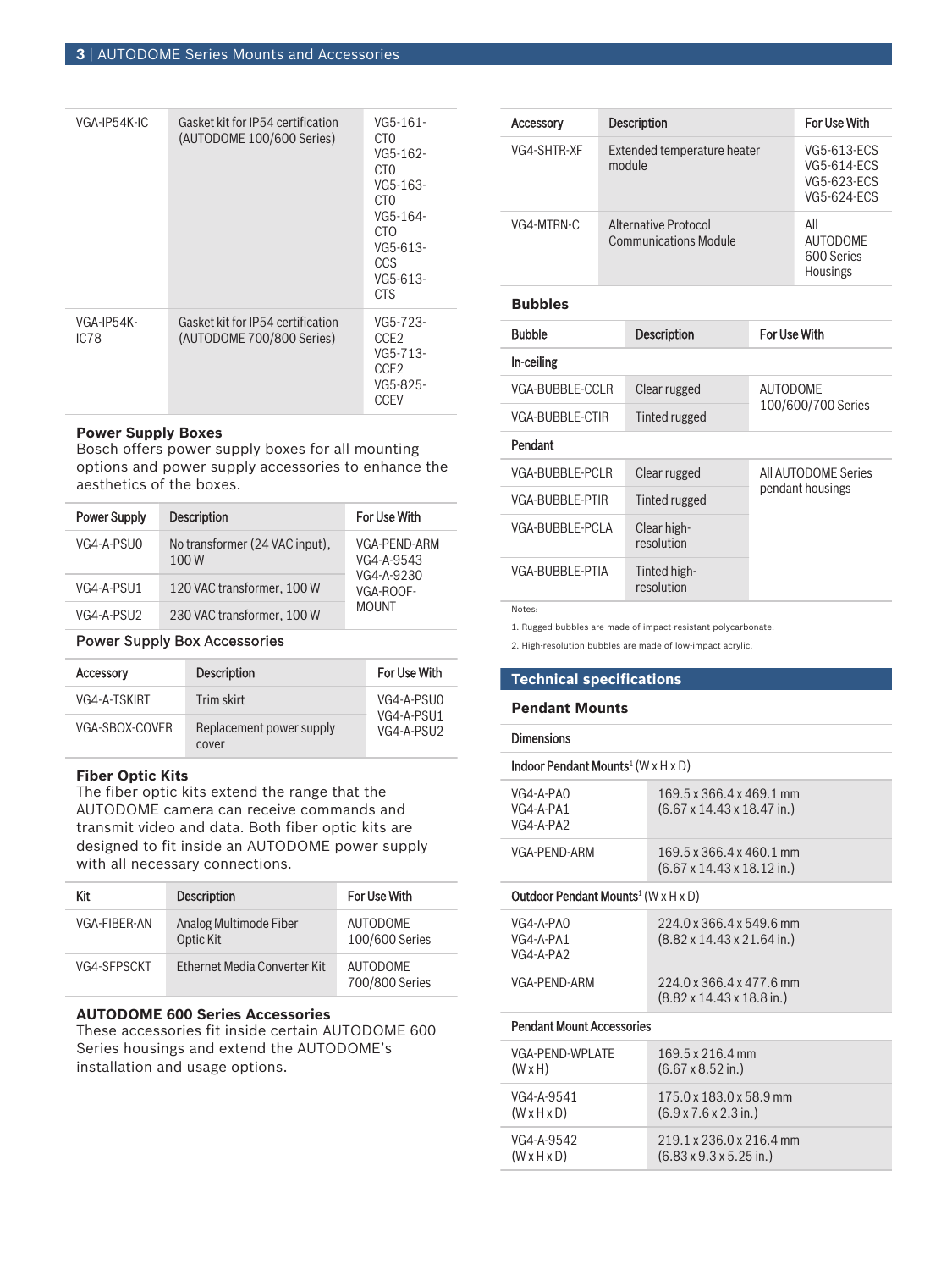| VGA-ROOF-MOUNT | $1.022.4 \times 1.190.8 \text{ mm}$ |
|----------------|-------------------------------------|
| $(W \times H)$ | $(40.25 \times 46.88 \text{ in.})$  |
| LTC 9230/01    | $254.0 \times 254.0$ mm             |
| $(W \times H)$ | $(10.0 \times 10.0 \text{ in.})$    |

1. Dimensions include the mount and the connected pendant housings.

# **Power Supplies**

| <b>Model</b>                                                | Input                | Output<br>Rating | Input<br><b>Fuses</b> | <b>Output Fuses</b> |            |
|-------------------------------------------------------------|----------------------|------------------|-----------------------|---------------------|------------|
|                                                             |                      |                  |                       | Camera              | Heate<br>r |
| $VG4-A-$<br>PA <sub>0</sub><br>$VG4-A-$<br>PSU <sub>0</sub> | 24 VAC.<br>50/60 Hz  | $24V$ @<br>96 VA | 5.0A                  | 2.0A                | 3.15<br>A  |
| $VG4-A-$<br>PA <sub>1</sub><br>$VG4-A-$<br>PSU <sub>1</sub> | 120 VAC,<br>50/60 Hz | $24V$ @<br>96 VA | 1.6A                  | 2.0A                | 3.15<br>A  |
| $VG4-A-$<br>PA <sub>2</sub><br>$VG4-A-$<br>PSU <sub>2</sub> | 230 VAC.<br>50/60 Hz | $24V$ @<br>96 VA | 0.8A                  | 2.0A                | 3.15<br>A  |

|  | Mechanical |  |
|--|------------|--|
|  |            |  |
|  |            |  |

| Certifications                                                  | UL, CE, Plenum Rated                                                                 |
|-----------------------------------------------------------------|--------------------------------------------------------------------------------------|
| Dimensions $(W \times H \times D)$ ,<br>all models <sup>2</sup> | $170.0 \times 216.4 \times 105.0$ mm<br>$(6.69 \times 8.52 \times 4.13 \text{ in.})$ |
| <b>Construction Material</b>                                    | <b>Cast Aluminum</b>                                                                 |
| Standard Color                                                  | White (RAL9003)                                                                      |
| <b>Standard Finish</b>                                          | Powder coated, sand finish                                                           |
|                                                                 |                                                                                      |

2. Dimensions for power supplies include the cover.

# Environmental

| <b>Operating Temperature</b>    | $-60^{\circ}$ C to 50 $^{\circ}$ C ( $-76^{\circ}$ F to 122 $^{\circ}$ F) |
|---------------------------------|---------------------------------------------------------------------------|
| Humidity                        | 0% to 100%, condensing                                                    |
| <b>Environmental Protection</b> | IP 66. IK 8 (IEC 62262)                                                   |

# **Fiber Optic Kits**

| VGA-FIBER-AN                   |                                                                                                                |
|--------------------------------|----------------------------------------------------------------------------------------------------------------|
| Description                    | Multimode Fiber Optic Module                                                                                   |
| Compatible<br>Receiver         | LTC 4629 Series                                                                                                |
| Optical Fiber<br>Compatibility | $50/125$ µm, 62.5/125 µm, low loss multimode<br>glass fiber, rated for a minimum system<br>bandwidth of 20 MHz |
| Max. Distance                  | 4.0 km (2.5 miles)                                                                                             |

| <b>Optical Budget</b>                  |                                                                                                                            | 14dB                                                                                                                   |  |
|----------------------------------------|----------------------------------------------------------------------------------------------------------------------------|------------------------------------------------------------------------------------------------------------------------|--|
| Connector                              |                                                                                                                            | One (1) ST connector                                                                                                   |  |
| Wavelength<br>(video/data)             |                                                                                                                            | 850 nm / 1310 nm                                                                                                       |  |
| <b>VG4-SFPSCKT</b>                     |                                                                                                                            |                                                                                                                        |  |
| Description                            |                                                                                                                            | Fiber Optic Ethernet Media Converter kit.<br>Requires a small form-factor pluggable (SFP)<br>module (sold separately). |  |
| Data Interface                         |                                                                                                                            | Ethernet                                                                                                               |  |
| Data Rate                              |                                                                                                                            | 10/100 Mbps<br>IEEE 802.3 Compliant<br>Full Duplex or Half Duplex Electrical Port<br><b>Full Duplex Optical Port</b>   |  |
| Compatible Receiver                    |                                                                                                                            | CNFF <sub>2</sub> MC                                                                                                   |  |
| Installation                           | Installed inside a VG4-A-PA1, VG4-A-PA2,<br>VG4-A-PSU1 or a VG4-A-PSU2 power supply<br>box with supplied mounting hardware |                                                                                                                        |  |
| <b>SFP Modules</b>                     |                                                                                                                            |                                                                                                                        |  |
| Description                            |                                                                                                                            | Interchangeable modules available for use<br>with MMF or SMF optical fiber.                                            |  |
| Data Interface                         |                                                                                                                            | <b>Ethernet</b>                                                                                                        |  |
| Data Rate                              |                                                                                                                            | 10/100 Mbps<br>IEEE 802.3 Compliant                                                                                    |  |
| Mechanical                             |                                                                                                                            |                                                                                                                        |  |
| Dimensions (W x H x D)                 |                                                                                                                            |                                                                                                                        |  |
| SFP-2 and SFP-3                        |                                                                                                                            | $13.5 \times 8.5 \times 55.5$ mm (0.5 $\times$ 0.3 $\times$ 2.2 in.)                                                   |  |
| SFP-23, SFP-24,<br>٠<br>SFP-25, SFP-26 |                                                                                                                            | $13.5 \times 8.5 \times 63.8$ mm (0.5 $\times$ 0.3 $\times$ 2.5 in.)                                                   |  |
| Weight (all SFP modules)               |                                                                                                                            | 0.23 kg (.05 lb)                                                                                                       |  |

|       | <b>Type</b> | Connect<br>or        | Wavelength<br>(transmit/receive) | Max.<br><b>Distance</b>                    |
|-------|-------------|----------------------|----------------------------------|--------------------------------------------|
| SFP-2 | <b>MMF</b>  | <b>Duplex</b><br>I C | $1310 \, \text{nm}$ /<br>1310 nm | 2 km<br>$(1.2 \text{ miles})$              |
| SFP-3 | <b>SMF</b>  | Duplex<br>I C        | $1310 \, \text{nm}$ /<br>1310 nm | $20 \mathrm{km}$<br>$(12.4 \text{ miles})$ |
| SFP-2 | <b>SMF</b>  | Single               | $1310 \, \text{nm}$ /            | 60 km                                      |
| 3     |             | <b>SC</b>            | 1550 nm                          | $(37.3 \text{ miles})$                     |
| SFP-2 | <b>SMF</b>  | Single               | $1550 \, \text{nm}$ /            | 60 km                                      |
| 4     |             | SC.                  | 1310 nm                          | $(37.3 \text{ miles})$                     |
| SFP-2 | <b>MMF</b>  | Single               | $1310 \, \text{nm}$ /            | 2 km                                       |
| 5     |             | SC.                  | 1550 nm                          | $(1.2 \text{ miles})$                      |
| SFP-2 | <b>MMF</b>  | Single               | $1550 \, \text{nm}$ /            | 2 km                                       |
| 6     |             | <b>SC</b>            | 1310 nm                          | $(1.2 \text{ miles})$                      |

# Fiber Compatibility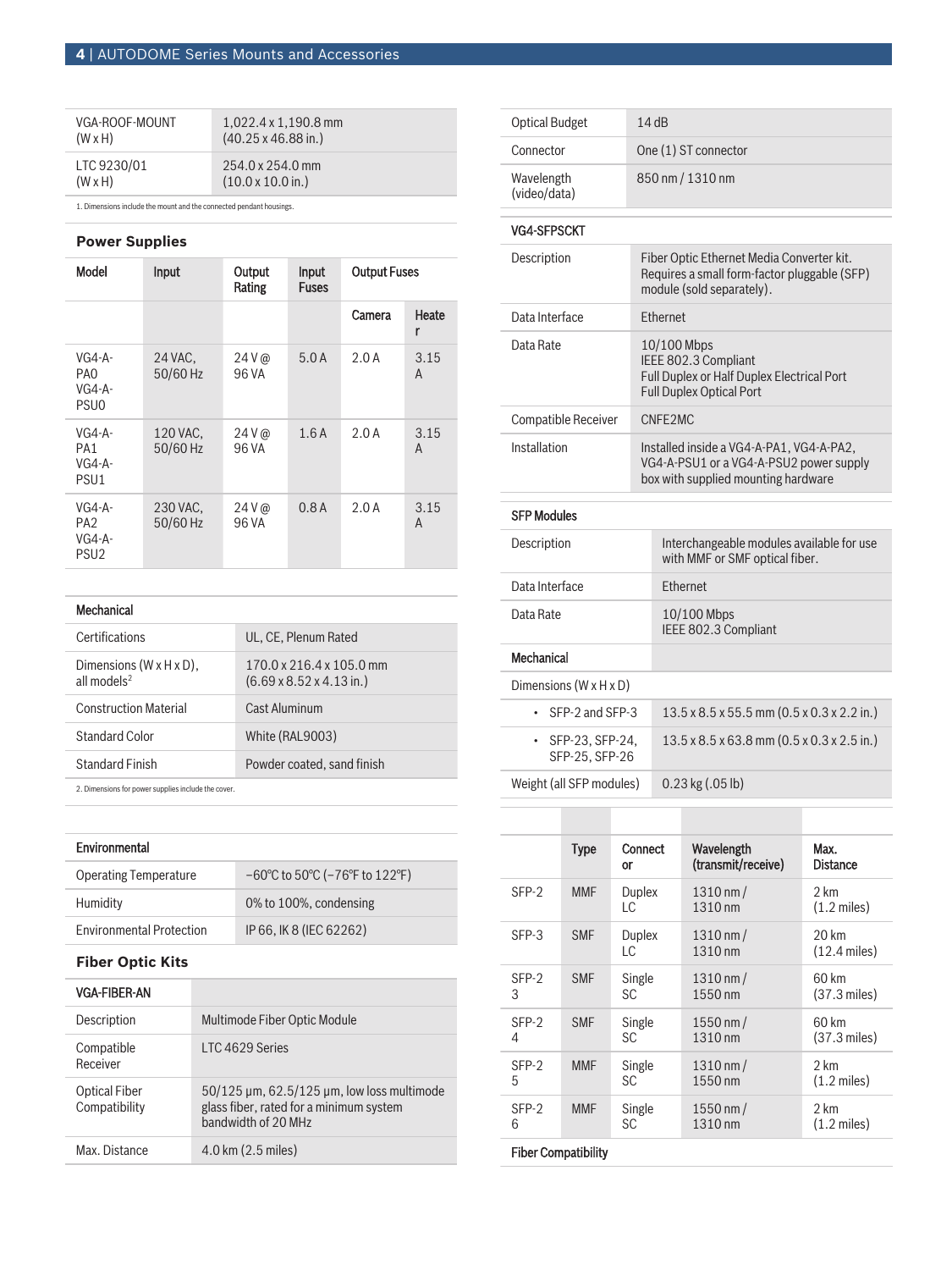| 8-10/125 µm SMF. Must meet or<br>Optical Fiber Compatibility,<br>exceed fiber standard ITU-T G.652.<br><b>SMF</b><br><b>Optical Distance</b><br>Specified transmission distances are<br>Specifications<br>limited to the optical loss of the fiber<br>and any additional loss introduced by<br>connectors, splices, and patch panels.<br>The modules are designed to operate<br>over the entire optical loss budget<br>range, so they do not require a<br>minimum loss in order to operate. | Optical Fiber Compatibility,<br>MMF | 50/125 µm MMF. For 50/125 µm<br>fiber, subtract 4 dB from the specified<br>optical budget value. Must meet or<br>exceed fiber standard ITU-T G.651. |
|---------------------------------------------------------------------------------------------------------------------------------------------------------------------------------------------------------------------------------------------------------------------------------------------------------------------------------------------------------------------------------------------------------------------------------------------------------------------------------------------|-------------------------------------|-----------------------------------------------------------------------------------------------------------------------------------------------------|
|                                                                                                                                                                                                                                                                                                                                                                                                                                                                                             |                                     |                                                                                                                                                     |
|                                                                                                                                                                                                                                                                                                                                                                                                                                                                                             |                                     |                                                                                                                                                     |

# **Heating Module**

| VG4-SHTR-XT | Extended temperature heater module extends               |
|-------------|----------------------------------------------------------|
|             | temperature range to $-60^{\circ}$ C ( $-76^{\circ}$ F); |
|             | for AUTODOME 600 Series Outdoor Pendants only            |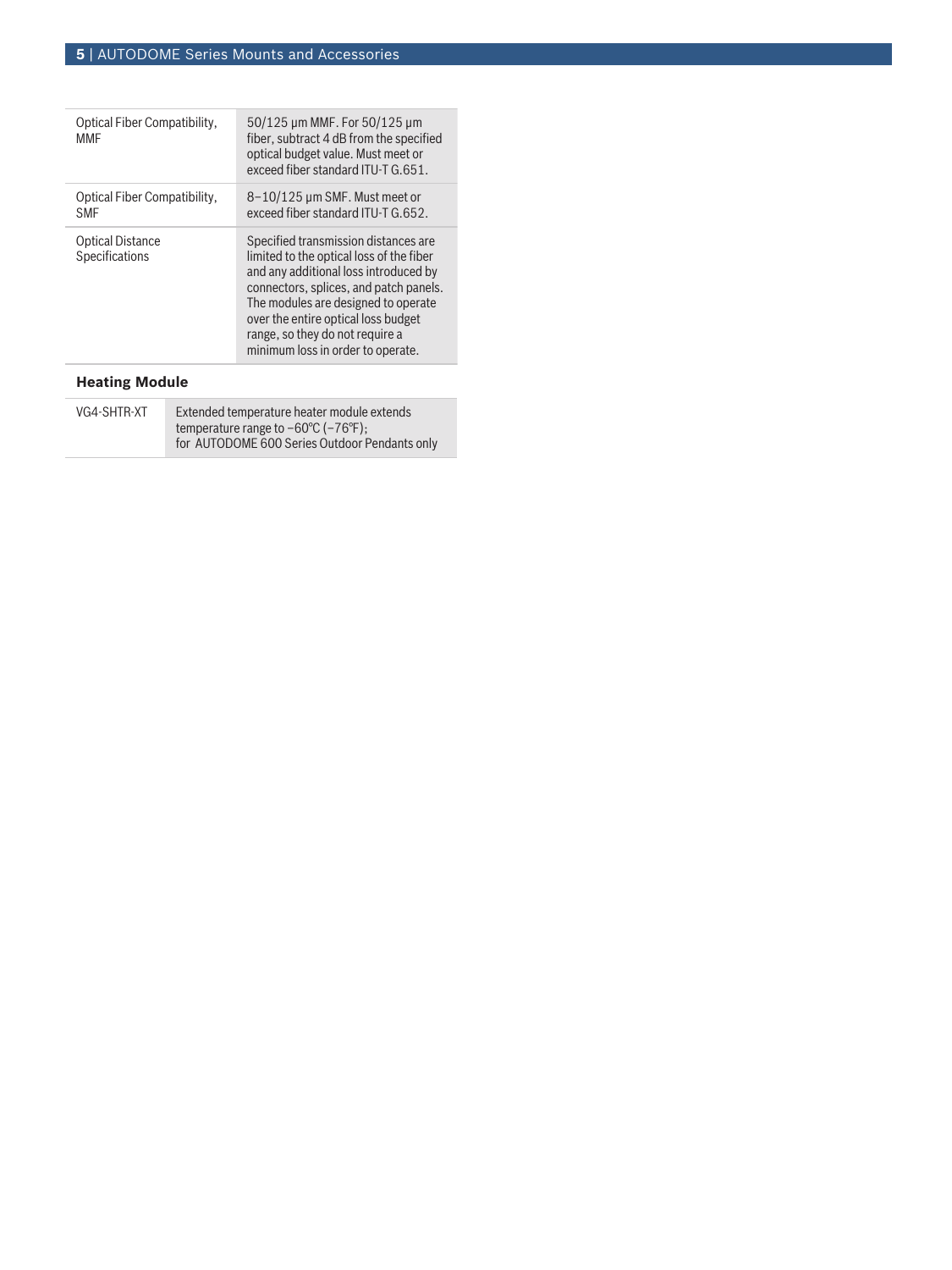# **Dimensions: Indoor AUTODOMEs with Mounting Options**











mm in.

# Indoor System Dimensions

| <b>Description</b> |
|--------------------|
|                    |

- 1 Wall Mount Side with power supply
- 1a Wall/Mast Mount Side with VGA-PEND-WPLATE
- 2 Wall Mount Front with power supply and trim skirt
- 2a Wall Mount Front with power supply
- 3 Wall Mount Back with power supply and trim skirt
- 3a Wall Mount Back with power supply
- 4 Pipe Mount
- 5 In-ceiling Mount Front
- 6 In-ceiling Mount Side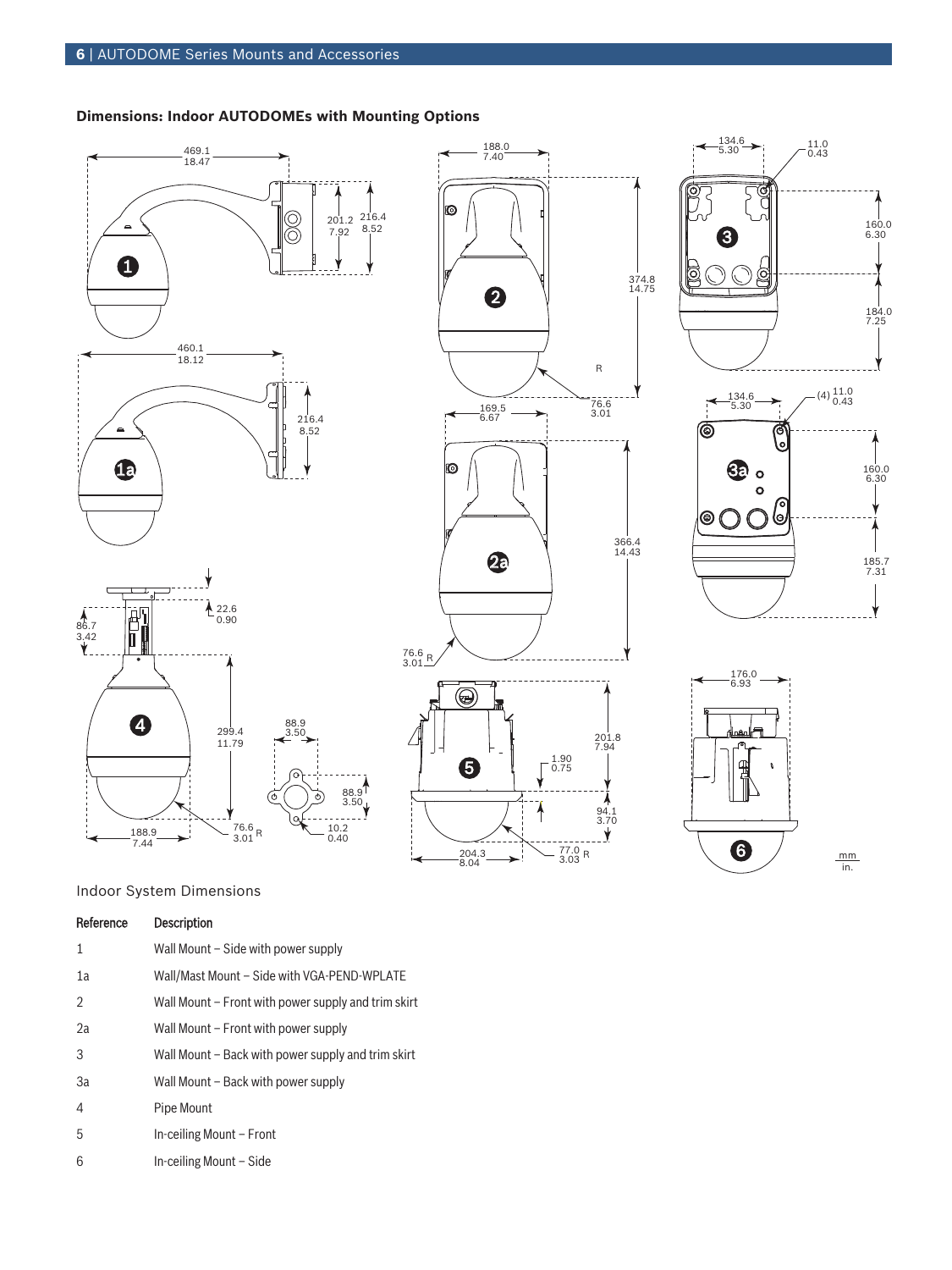

# **Dimensions: Outdoor AUTODOMEs with Mounting Options and Power Supply Box**



# Reference Description

- 1 Wall Mount Side with power supply and trim skirt
- 1a Wall/Mast Mount Side with VGA-PEND-WPLATE
- 2 Wall Mount Front with power supply and trim skirt
- 2a Wall Mount Front with power supply
- 3 Wall Mount Back with power supply and trim skirt
- 3a Wall Mount Back with power supply
- 4 Pipe Mount
- 5 Mast (Pole) Mount Adapter 6 Corner Moun Adaptert 7 Roof Mount 8 Roof Mount Adapter
- 9 Power Supply for Pipe and Roof Mounts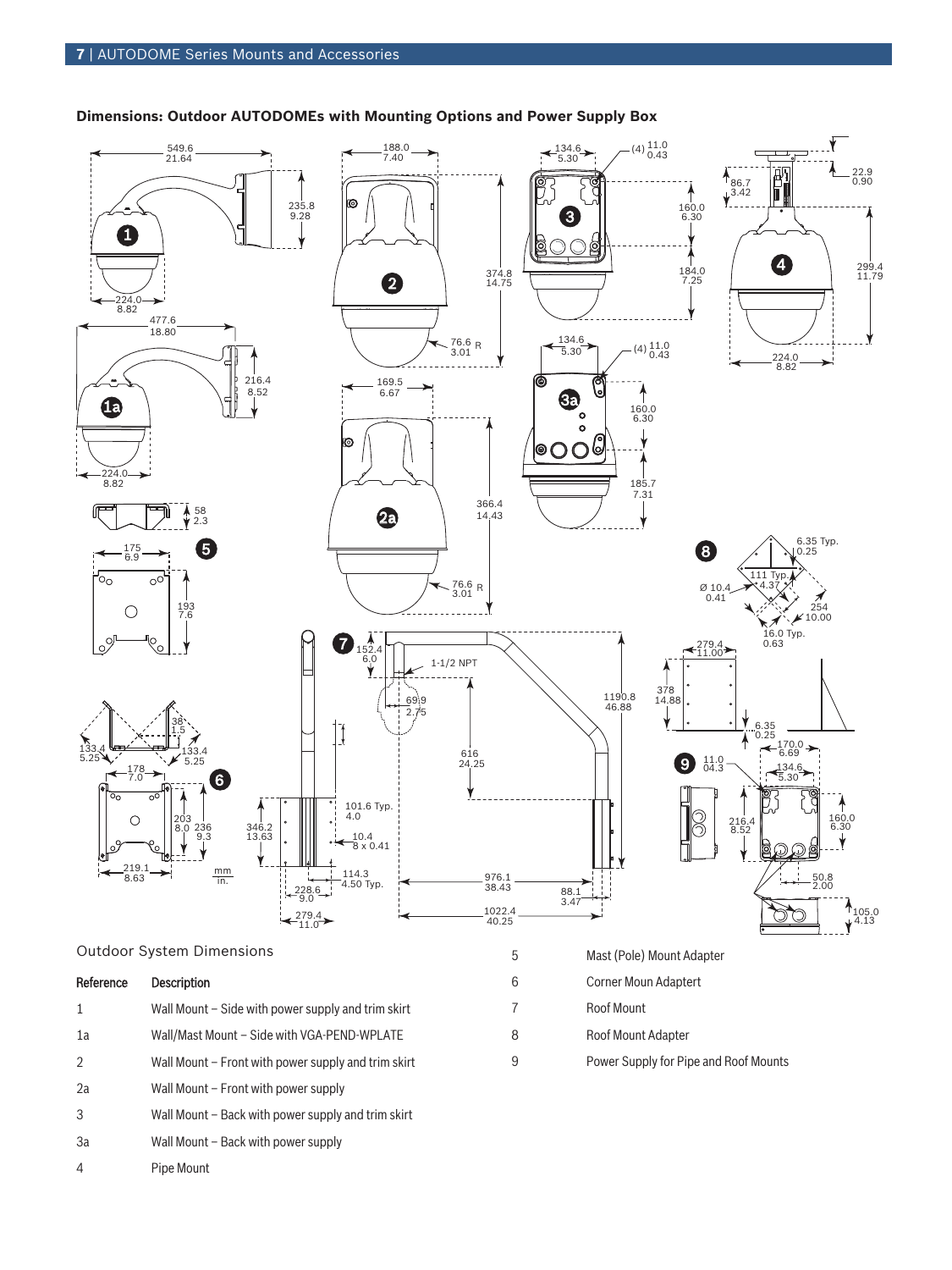#### **Ordering information**

#### **VG4-A-PA0 Pendant Arm Mount**

Pendant arm mount with power supply box for a AutoDome Series cameras, no transformer, white Order number **VG4-A-PA0**

#### **VG4-A-PA1 Pendant Arm Mount with 120 VAC Transformer**

Pendant arm mount with power supply box for AutoDome Series cameras with a 120 VAC transformer, white Order number **VG4-A-PA1**

#### **VG4-A-PA2 Pendant Arm Mount with 230 VAC Transformer**

Pendant arm mount with power supply box for AutoDome Series cameras with a 230 VAC transformer, white Order number **VG4-A-PA2**

#### **VGA-PEND-ARM Pendant Arm with Wiring**

Compatible with an AutoDome Series pendant housing Order number **VGA-PEND-ARM**

#### **VGA-PEND-WPLATE Mounting Plate**

Mounting plate for VGA-PEND-ARM, compatible with an AutoDome Series camera Order number **VGA-PEND-WPLATE**

# **VGA-ROOF-MOUNT Roof Mount**

Roof parapet mount, white (VG4-A-9543 Pipe Mount Cap required. Available separately.) Order number **VGA-ROOF-MOUNT**

#### **LTC 9230/01 Flat Roof Mount Adapter**

For mounting a unit in an upright position on a flat surface for roof parapet mount VGA-ROOF-MOUNT Order number **LTC 9230/01**

#### **VG4-A-9541 Pole Mount Adapter**

Pole mount adapter for a for an AutoDome Series pendant arm or a VEI-30 or NEI-30 Dinion Infrared Imager, designed for poles with a diameter of 100‑380 mm (4‑15 in.), white Order number **VG4-A-9541**

#### **VG4-A-9542 Corner Mount Adapter**

Corner mount adapter for an AutoDome Series pendant arm or a VEI-30 or NEI-30 Dinion Infrared Imager Order number **VG4-A-9542**

#### **VG4-A-9543 Pipe Mount**

Pipe mount, white, for an AutoDome Series pendant housing Order number **VG4-A-9543**

#### **VGA-IP54K-IC IP54 In-ceiling Gasket Kit for AutoDome 100/600 Series**

Gasket kit for AutoDome 100 and 600 Series AutoDome In-ceiling mounts required for IP54 environmental rating Order number **VGA-IP54K-IC**

#### **VGA-IP54K-IC78 IP54 In-ceiling Gasket Kit for AutoDome 700/800 Series**

Gasket kit for AutoDome 700 and 800 Series In-ceiling mounts required for IP54 environmental rating Order number **VGA-IP54K-IC78**

#### **VGA-IC-SP In-ceiling Support Kit for Various Bosch Dome Cameras**

Suspended ceiling support kit for various families of Bosch dome cameras Order number **VGA-IC-SP**

#### **VJR-A3-SP In-ceiling Support Kit for AutoDome 700/800 Series and AutoDome Junior HD**

Suspended ceiling support kit for AutoDome 700 and 800 Series and AutoDome Junior HD In-ceiling mounts Order number **VJR-A3-SP**

#### **VG4-A-PSU0 24 VAC Power Supply Unit**

24 VAC, 100 W, white, for an AutoDome Series camera Order number **VG4-A-PSU0**

#### **VG4-A-PSU1 120 VAC Power Supply Unit**

120 VAC, 100 W, white, for an AutoDome Series camera

Order number **VG4-A-PSU1**

# **VG4-A-PSU2 230 VAC Power Supply Unit**

230 VAC, 100 W, white, for an AutoDome Series camera

Order number **VG4-A-PSU2**

### **VGA-SBOX-COVER Cover for AutoDome Power Supply Boxes**

Order number **VGA-SBOX-COVER**

#### **VG4-SFIBER-MM Analog Multimode Fiber Optic Kit**

Analog multimode video transmitter/data receiver fiber optic kit

Order number **VG4-SFIBER-MM**

#### **VGA-FIBER-AN Analog Multimode Fiber Optic Kit**

Analog multimode video transmitter/data receiver fiber optic kit

Order number **VGA-FIBER-AN**

# **VG4‑SFPSCKT Fiber Optic Ethernet Media Converter Kit**

Ethernet media converter video transmitter/data receiver fiber optic kit Order number **VG4-SFPSCKT**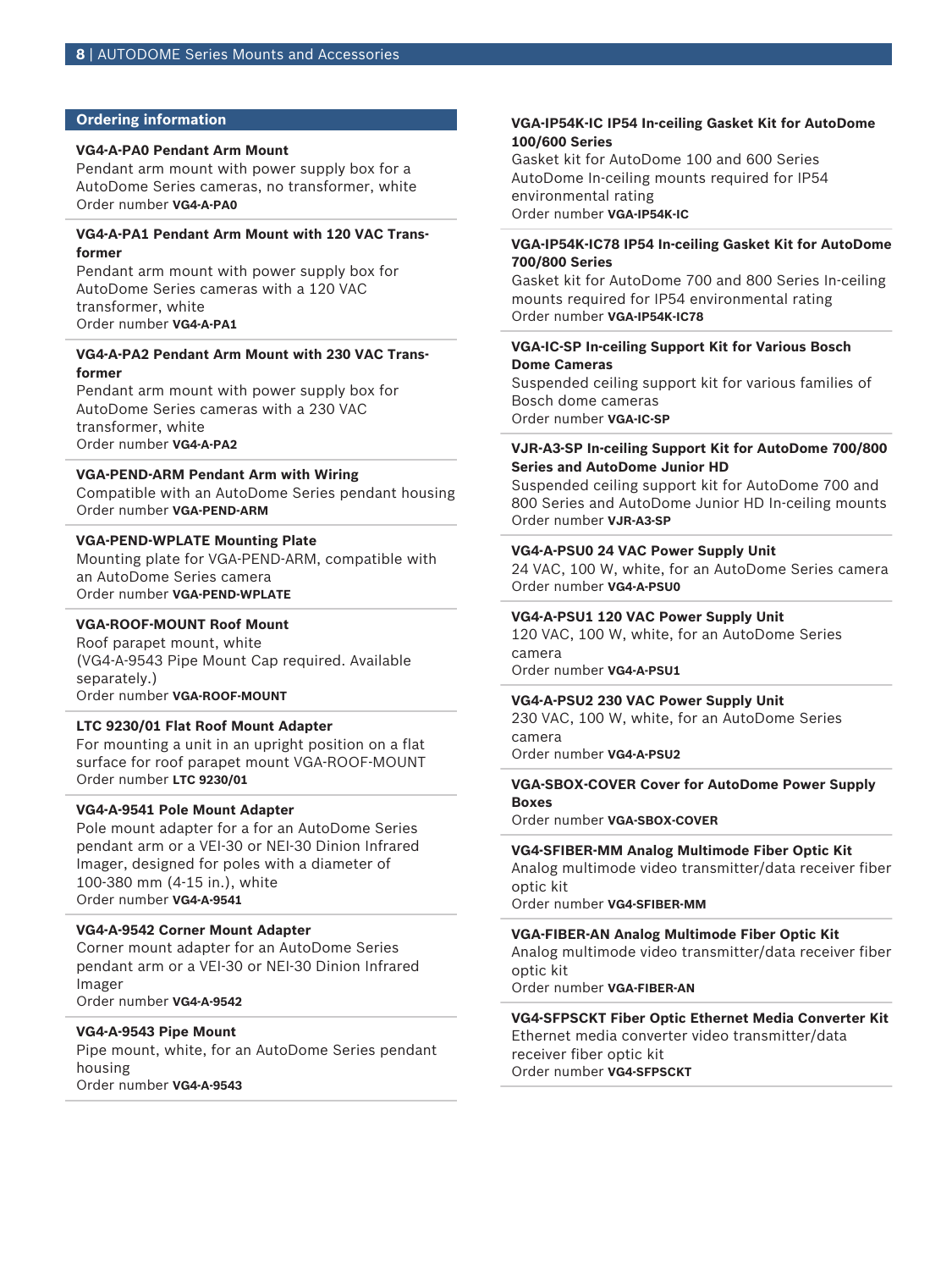# **VG4-A-TSKIRT Trim Skirt for AutoDome Power Supply Boxes**

Trim skirt for the following AutoDome Series power supply boxes: VG4-A-PSU0, VG4-A-PSU1, and VG4-A-PSU2

Order number **VG4-A-TSKIRT**

#### **VG4-SHTR-XT Heating Module**

Extended temperature heater module extends temperature range to –60°C (–76°F) for AutoDome 100 and 600 Series Outdoor Pendants only Order number **VG4-SHTR-XT**

#### **VGA-BUBBLE-CCLR Clear Rugged Bubble for an In-ceiling Housing**

Impact resistant polycarbonate bubble Order number **VGA-BUBBLE-CCLR**

#### **VGA-BUBBLE-CTIR Tinted Rugged Bubble for an In-ceiling Housing**

Impact resistant polycarbonate bubble Order number **VGA-BUBBLE-CTIR**

# **VGA-BUBBLE-CCLA Clear High-resolution Bubble for an**

#### **In-ceiling Housing**

Low-impact acrylic bubble Order number **VGA-BUBBLE-CCLA**

# **VGA-BUBBLE-CTIA Tinted High-resolution Bubble for an In-ceiling Housing** Low-impact acrylic bubble

Order number **VGA-BUBBLE-CTIA**

# **VGA-BUBBLE-PCLR Clear Rugged Bubble for a Pendant Housing**

Impact resistant polycarbonate bubble Order number **VGA-BUBBLE-PCLR**

# **VGA-BUBBLE-PTIR Tinted Rugged Bubble for a Pendant**

**Housing** Impact resistant polycarbonate bubble Order number **VGA-BUBBLE-PTIR**

#### **VGA-BUBBLE-PCLA Clear High-resolution Bubble for a Pendant Housing**

Low-impact acrylic bubble Order number **VGA-BUBBLE-PCLA**

#### **VGA-BUBBLE-PTIA Tinted High-resolution Bubble for a Pendant Housing**

Low-impact acrylic bubble Order number **VGA-BUBBLE-PTIA**

**VGA-BUBHD-CCLA Clear HD High-Resolution Acrylic Bubble for In-Ceiling AUTODOME cameras** Order number **VGA-BUBHD-CCLA**

**VGA-BUBHD-CTIA Tinted HD High-Resolution Acrylic Bubble for In-Ceiling AUTODOME cameras** Order number **VGA-BUBHD-CTIA**

### **VG4-MTRN-C Alternative Protocol Communications Module**

Supports the American Dynamics (AD) Manchester and the American Dynamics (AD) Sensormatic RS-422 protocols.

Order number **VG4-MTRN-C**